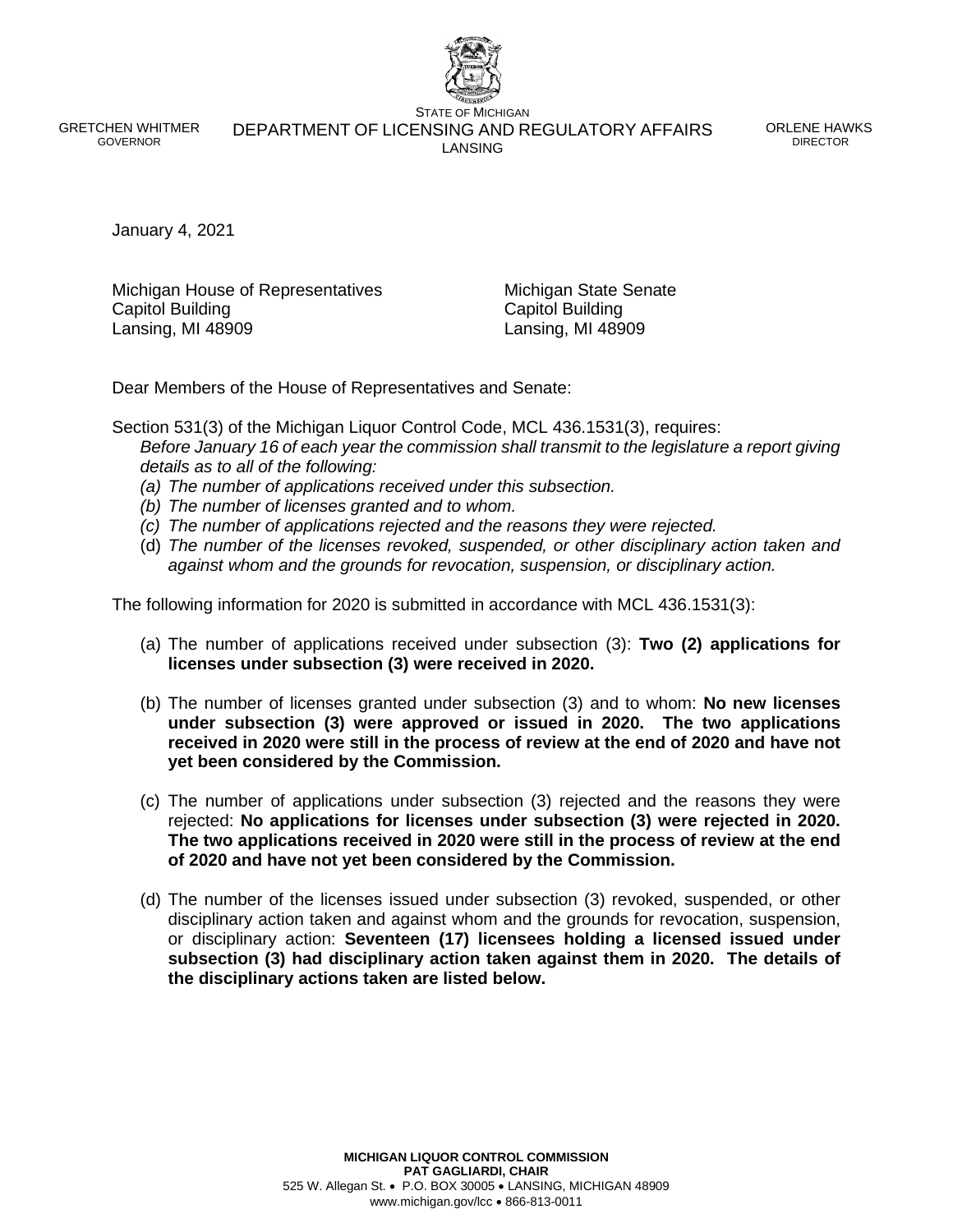# **1. CALDWELL & CALDWELL LLC, SAUGATUCK CITY, ALLEGAN COUNTY**

Charge: Advertised and/or sold an unlimited quantity of alcoholic beverages at a specific price.

Action: Effective June 23, 2020, the Commissioner Orders a penalty fine of \$200 for the charge in this matter. The Commissioner further Orders that the Licensee serve a suspension of ten (10) continuous days, to run consecutively and not concurrently with any other suspension Ordered by the MLCC, if the fine is not paid within forty-five (45) days from the mailing date of this Order.

### **2. D AND S NORTH, LLC, MACKINAC ISLAND CITY, MACKINAC COUNTY**

Charge: Dishonored Payment: License Fee Other/Account Invalid (\$4130.90).

Action: Effective December 1, 2020, the Commissioner Orders a penalty fine of \$50 for the charge in this matter. The Commissioner further Orders the Licensee to serve a suspension of three (3) continuous days, to run consecutively and not concurrently with any other suspension Ordered by the MLCC, if the fine is not paid within forty-five (45) days from the mailing date of this Order.

# **3. DEBBIE'S SPORTSMANS LOUNGE, INC., BALDWIN VILLAGE, LAKE COUNTY**

Charge: 1) Sold or furnished alcoholic liquor to Marsha Perilloux, on Sunday between 2:00 a.m. and 12:00 noon; 2) Installed an additional bar without the prior written approval of the Commission.

Action: Effective June 12, 2020, the Commissioner Orders a penalty fine of \$150 for each charge in this matter. The Commissioner further Orders the Licensee to serve a suspension of fifteen (15) continuous days, to run consecutively and not concurrently with any other suspension Ordered by the MLCC, if the total fine of \$300 is not paid within forty-five (45) days from the mailing date of this Order.

### **4. FRIGGY'S SOBO PUB LLC, BOYNE CITY, CHARLEVOIX COUNTY**

Charge: 1) On or about October 6, 2018, sold, offered or kept for sale, furnished or possessed alcoholic liquor, which was not authorized by the license issued to the licensee by the Commission; 2) On or about October 13, 2018, sold, offered or kept for sale, furnished or possessed alcoholic liquor, which was not authorized by the license issued to the licensee by the Commission; 3) On or about October 20, 2018, sold, offered or kept for sale, furnished or possessed alcoholic liquor, which was not authorized by the license issued to the licensee by the Commission; 4) On or about October 27, 2018, sold, offered or kept for sale, furnished or possessed alcoholic liquor, which was not authorized by the license issued to the licensee by the Commission; 5) Purchase during March 2018, more than nine (9) liters of spirits (to/from) Meijer; 6) Purchased during April 2018, more than nine (9) liters of spirits (to/from) Jack's Fresh Market; 7) Purchase) during May 2018, more than nine (9) liters of spirits (to/from) Walmart; 8) Purchase during June 2018, more than nine (9) liters of spirits (to/from) Walmart; 9) Purchase during July 2018, more than nine (9) liters of spirits (to/from) Meijer.

Action: Effective May 28, 2020, the Commissioner Orders a penalty fine of \$300 each for Charge Nos. 1, 2, 3, and 4; and \$200 each for Charge Nos. 5, 6, 7, 8, and 9, for a total fine of \$2,200 in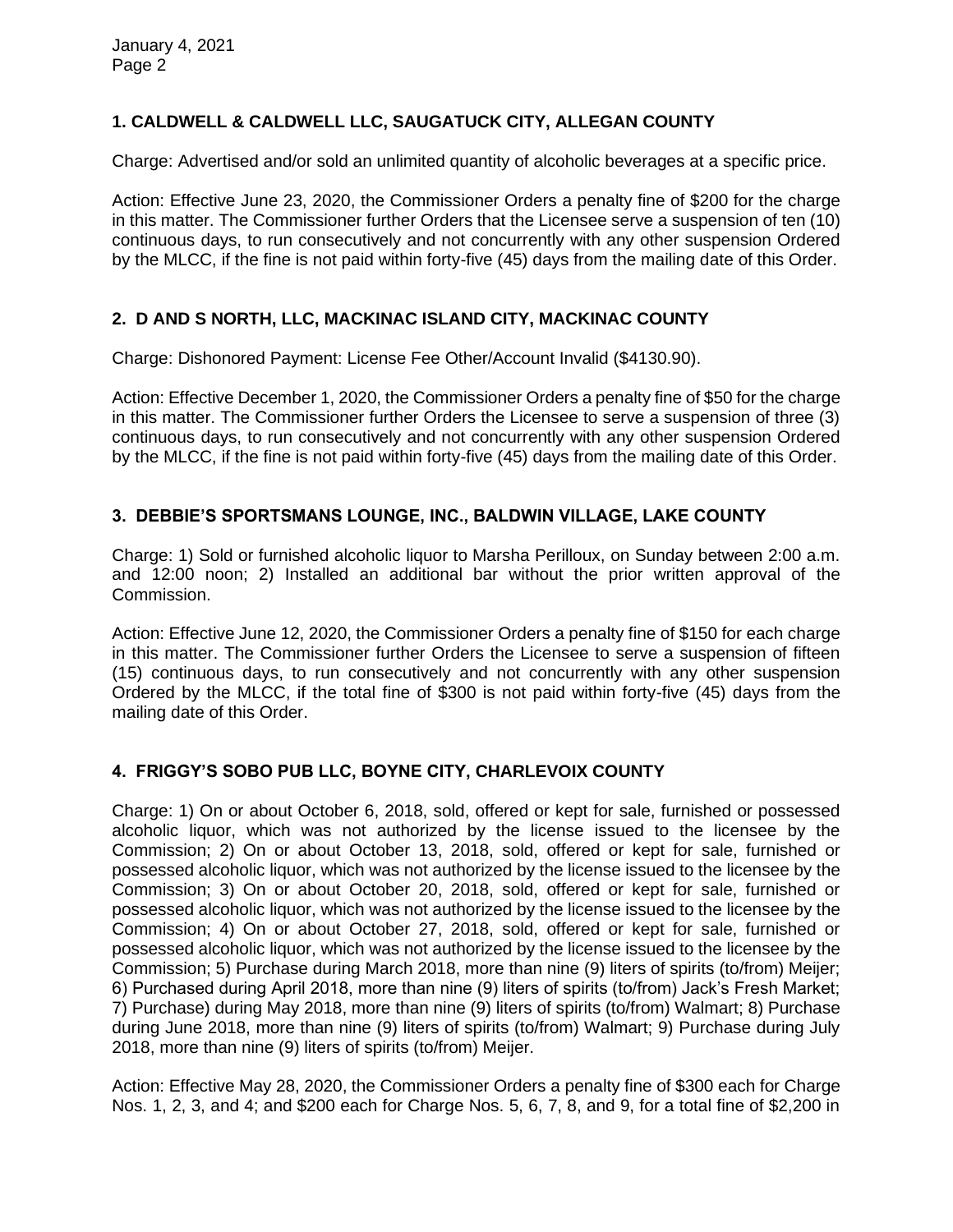January 4, 2021 Page 3

this matter. The Commissioner further Orders a suspension of one-hundred ten (110) continuous days, to run consecutively and not concurrently with any other suspension Ordered by the MLCC, if the total fine of \$2,200 is not paid within forty-five (45) days from the mailing date of this Order. The Commissioner also Orders the MLCC Enforcement Division to destroy or dispose of the evidence, if any, impounded or seized during the course of this investigation in accordance with the law.

### **5. GL PORTER ENTERPRISES, INC., EAST JORDAN CITY, CHARLEVOIX COUNTY**

Charge: 1) Allowed unlawful gambling devices, \$2 per square pool-type sheets, on the licensed premises, which are prohibited; 2) Allowed unlawful gambling with \$2 per square pool-type sheets on the licensed premises, which are prohibited; 3) Allowed unlawful gambling devices, \$5 per square pool-type sheets, on the licensed premises, which are prohibited; 4) Allowed unlawful gambling with \$5 per square pool-type sheets on the licensed premises, which are prohibited; 5) Allowed unlawful gambling devices, \$10 per square pool-type sheets, on the licensed premises, which are prohibited; 6) Allowed unlawful gambling with \$10 per square pool-type sheets on the licensed premises, which are prohibited.

Action: Effective May 22, 2020, the Commissioner Orders the licensee to pay the sanction of a fine of \$100 for each of six (6) acknowledged charges, cited above, for a total penalty fine of \$600. The Commissioner further Orders a suspension of thirty (30) continuous days if the total fine of \$600 is not paid within forty-five (45) days from the mailing date of this Order. This suspension, if served, shall run consecutively and not concurrently with any other suspension ordered by the Commission for this Licensee. As added penalty, in this matter, the Commissioner Orders a suspension of three (3) consecutive days, with that suspension hereby waived and designed to serve as a warning to the Licensee that further violations may result in more severe penalties including possible suspension or revocation of the subject license and may jeopardize the continuing opportunity for licensure. In addition, the Commissioner Orders that all gaming materials, gambling proceeds and paraphernalia seized in the course of the investigation shall be forfeited and disposed of as prescribed by law.

### **6. H & D L.L.C., BENONA TOWNSHIP, OCEANA COUNTY**

Charge: Sold or transferred the license, or an interest in the license to Kathy Vanette and/or Cellar36, LLC, without the prior approval of the Michigan Liquor Control Commission.

Action: Effective July 20, 2020, the Commissioner Orders a penalty fine of \$200 in this matter, which is due within forty-five (45) days from the mailing date of this Order. In addition, the Commissioner Orders the license for this Licensee at the above-noted location to remain in escrow until: 1. All outstanding fines and fees are paid in full, and 2. the Licensee either: a. Assumes full proprietary control of this licensed business, or b. Transfers said license to a person approved by the MLCC, or c. Allows said license to terminate pursuant to the provisions of administrative rule R 436.1107.

### **7. HILLTOP FAMILY RESTAURANT, LLC, L'ANSE TOWNSHIP, BARAGA COUNTY**

Charge: Failed, refused, or neglected to obey a written order of the Commission dated January 3, 2019, by failing to provide proof of successful completion of an alcohol server training program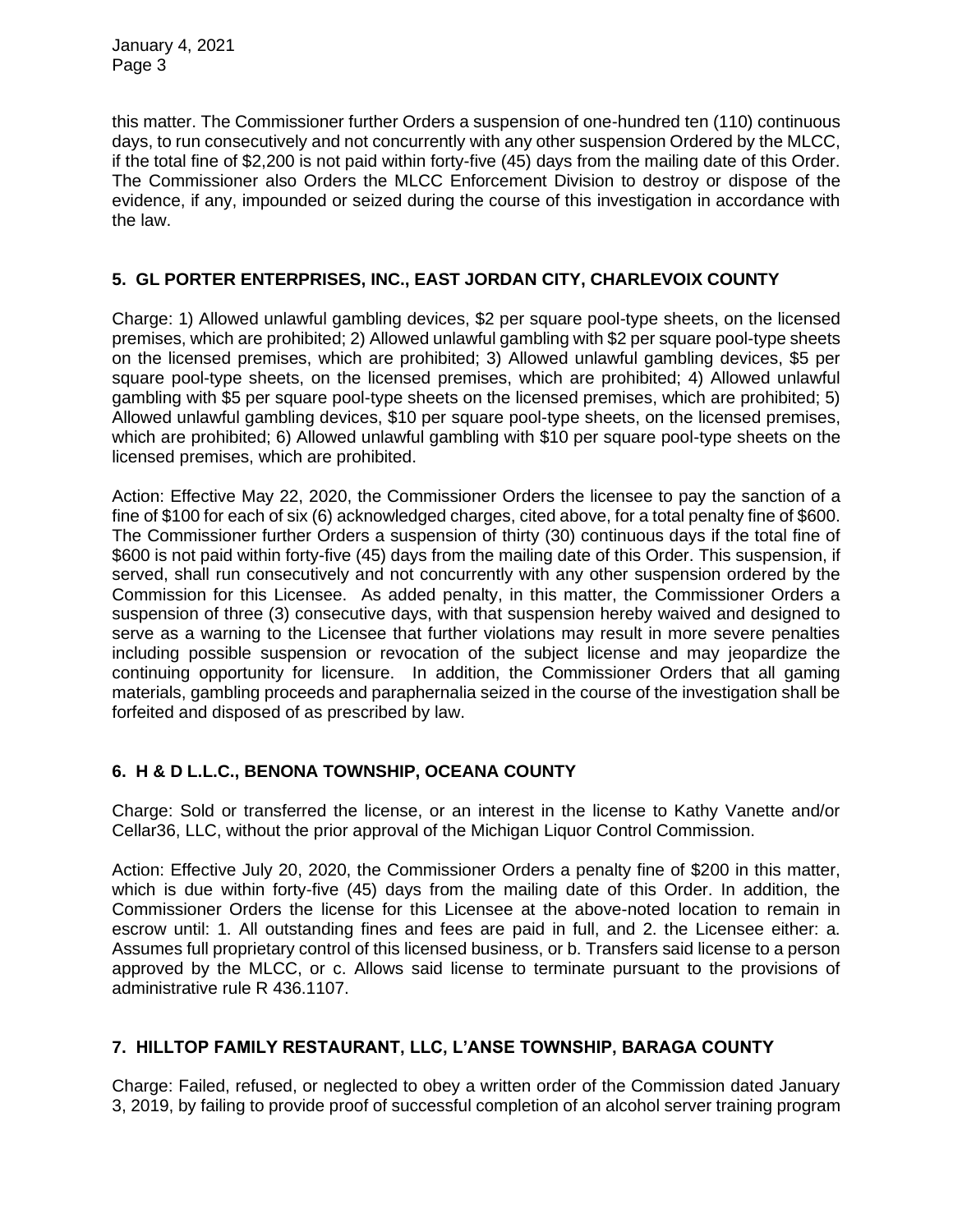January 4, 2021 Page 4

approved by the Commission within 180 days of the issuance of the license, January 24, 2019 contrary to Rule 436.1029.

Action: Effective January 14, 2020, the Commissioner Orders a fine of \$200.00 for the charge in this matter. The Commissioner further Orders the Licensee to serve a suspension of ten (10) continuous days, to run consecutively and not concurrently with any other suspension Ordered by the MLCC, if the fine is not paid within forty-five (45) days from the mailing of this order.

### **8. INSPIRED CONCEPTS, LLC, MT. PLEASANT CITY, ISABELLA COUNTY**

Charge: Sold or furnished alcoholic liquor to unnamed minor decoy LAN-394, (20), date of birth January 19, 2000, who was less than twenty-one (21) years old.

Action: Effective June 23, 2020, the Commissioner Orders a penalty fine of \$500 for the charge in this matter. The Commissioner further Orders the Licensee to serve a suspension of twentyfive (25) continuous days, to run consecutively and not concurrently with any other suspension Ordered by the MLCC, if the fine is not paid within forty-five (45) days from the mailing date of this Order.

### **9. LAKE CADILLAC RESORT, LLC, CADILLAC CITY, WEXFORD COUNTY**

Charge: Dishonored Payment: Non-Sufficient Funds (\$1583.25).

Action: Effective April 27, 2020, the Commissioner Orders a penalty fine of \$50 for the charge in this matter. The Commissioner further Orders the Licensee to serve a suspension of three (3) continuous days, to run consecutively and not concurrently with any other suspension Ordered by the MLCC, if the fine is not paid within forty-five (45) days from the mailing date of this Order.

### **10. LOS TEQUILAS CORPORATION, COLDWATER CITY, BRANCH COUNTY**

Charge: The licensee failed to make required records available for inspection.

Action: Effective September 25, 2020, the Commissioner Orders a fine of \$150 in this matter. Further, the Commissioner Orders that a suspension of seven (7) continuous days shall be imposed, with this suspension to run consecutively and not concurrently with any other suspension Ordered by the Commission, if the fine is not paid within forty-five (45) days from the mailing date of this Order.

#### **11. MACKINAC STEAK AND SEAFOOD COMPANY LLC, MACKINAC ISLAND CITY, MACKINAC COUNTY**

Charge: Dishonored Payment: License Fee No Account/Account Closed (\$950.00).

Action: Effective November 20, 2020, the Commissioner Orders a penalty fine of \$100 for the charge in this matter. The Commissioner further Orders the Licensee to serve a suspension of five (5) continuous days, to run consecutively and not concurrently with any other suspension Ordered by the MLCC, if the fine is not paid within forty-five (45) days from the mailing date of this Order.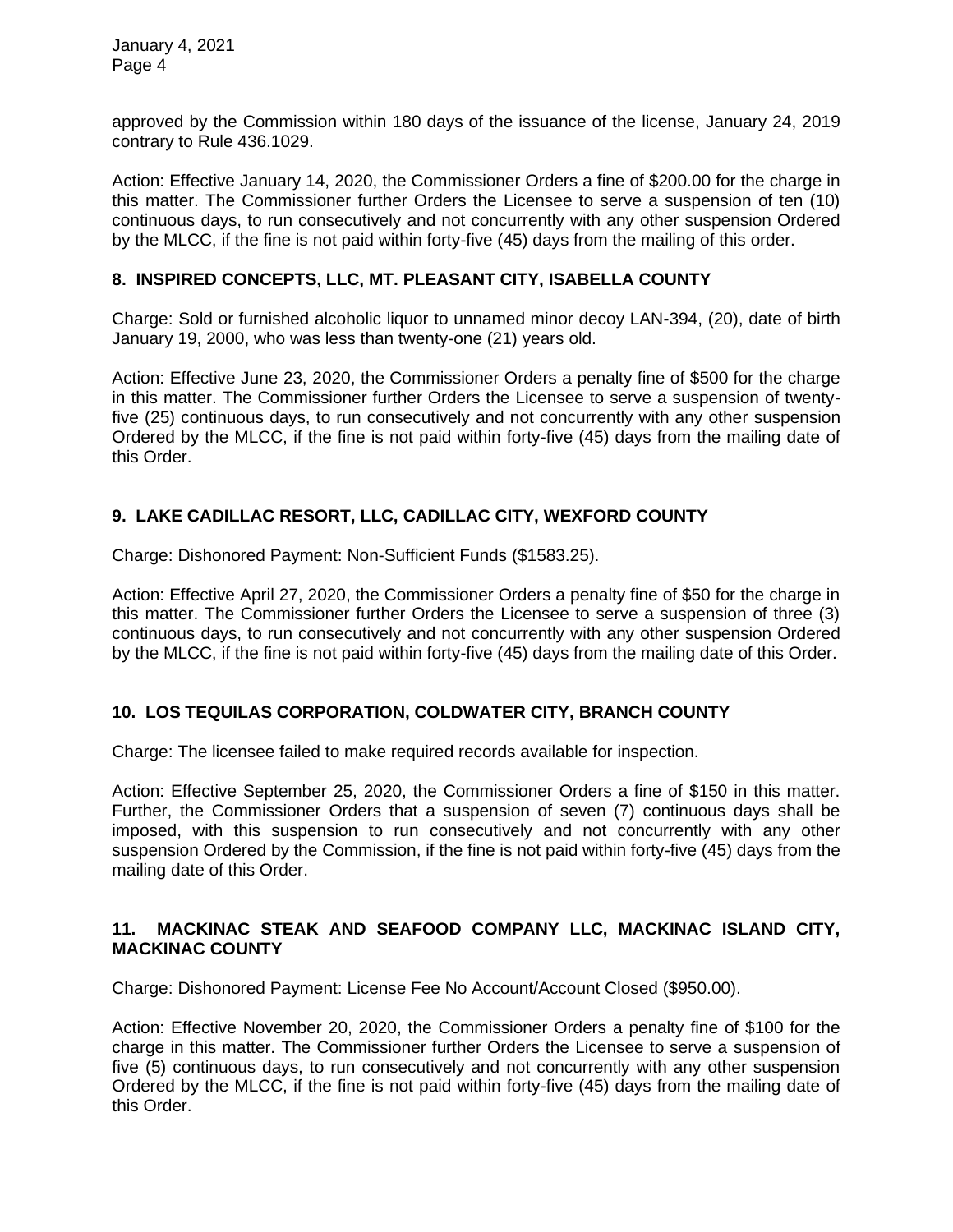### **12. MC CALLISTER, PENROD AND STONEMAN, LLC, GRAND RAPIDS CITY, KENT COUNTY**

Charge: Failed, refused, or neglected to obey a written order of the Commission dated July 23, 2019, by failing to provide proof of successful completion of an alcohol server training program approved by the Commission within 180 days of the issuance of the license, July 24, 2019 contrary to Rule 436.1029.

Action: Effective February 24, 2020, the Commissioner Orders a fine of \$100.00 for the charge in this matter. The Commissioner further Orders the Licensee to serve a suspension of five (5) continuous days, to run consecutively and not concurrently with any other suspension Ordered by the MLCC, if the fine is not paid within forty-five (45) days from the mailing of this order.

### **13. MOORE MURPHY HOSPITALITY, LLC, GAYLORD CITY, OTSEGO COUNTY**

Charge: 1) On November 25, 2020, Moore Murphy Hospitality, LLC, and/or employees of the licensee engaged in an illegal occupation or illegal act upon the licensed premises, specifically: allowing indoor gatherings at a food service establishment; 2) On November 25, 2020, Moore Murphy Hospitality, LLC, and/or employees of the licensee engaged in an illegal occupation or illegal act upon the licensed premises, specifically: allowing persons to participate in indoor gatherings at the licensed premises without requiring them to wear face masks.

Action: Effective December 14, 2020, the Commissioner Orders: Count 1, a fine of \$300 and a suspension of the license for ninety (90) continuous days from the date of the entry of this Order; and, Count 2, a \$300 fine and a suspension of the license for ninety (90) continuous days from the date of the entry of this Order. The two fines are consecutive: the total fine is \$600. The two ninety (90) day suspensions shall be served concurrently, not consecutively, for a total suspension of the license for ninety (90) continuous days from the date of the entry of this Order.

# **14. OPEN GOETZ, LLC, MUNISING CITY, ALGER COUNTY**

Charge (1st Violation): Nonsufficient Funds Check (\$790.00)

Action (1<sup>st</sup> Violation): Effective May 14, 2020, the Commissioner Orders a penalty fine of \$100 for the charge in this matter, which is due within forty-five (45) days from the mailing date of this Order. The Commissioner also Orders the licenses and permits for this Licensee at the abovenoted location to remain in escrow until the outstanding funds, fines and fees are paid in full or the licenses and permits are terminated pursuant to the provisions of administrative rule R 436.1107.

Charge (2nd Violation): Nonsufficient Funds Check (\$267.03)

Action (2nd Violation): Effective May 14 2020, the Commissioner Orders a penalty fine of \$100 for the charge in this matter, which is due within forty-five (45) days from the mailing date of this Order. The Commissioner also Orders the licenses and permits for this Licensee at the abovenoted location to remain in escrow until the outstanding funds, fines and fees are paid in full or the licenses and permits are terminated pursuant to the provisions of administrative rule R 436.1107.